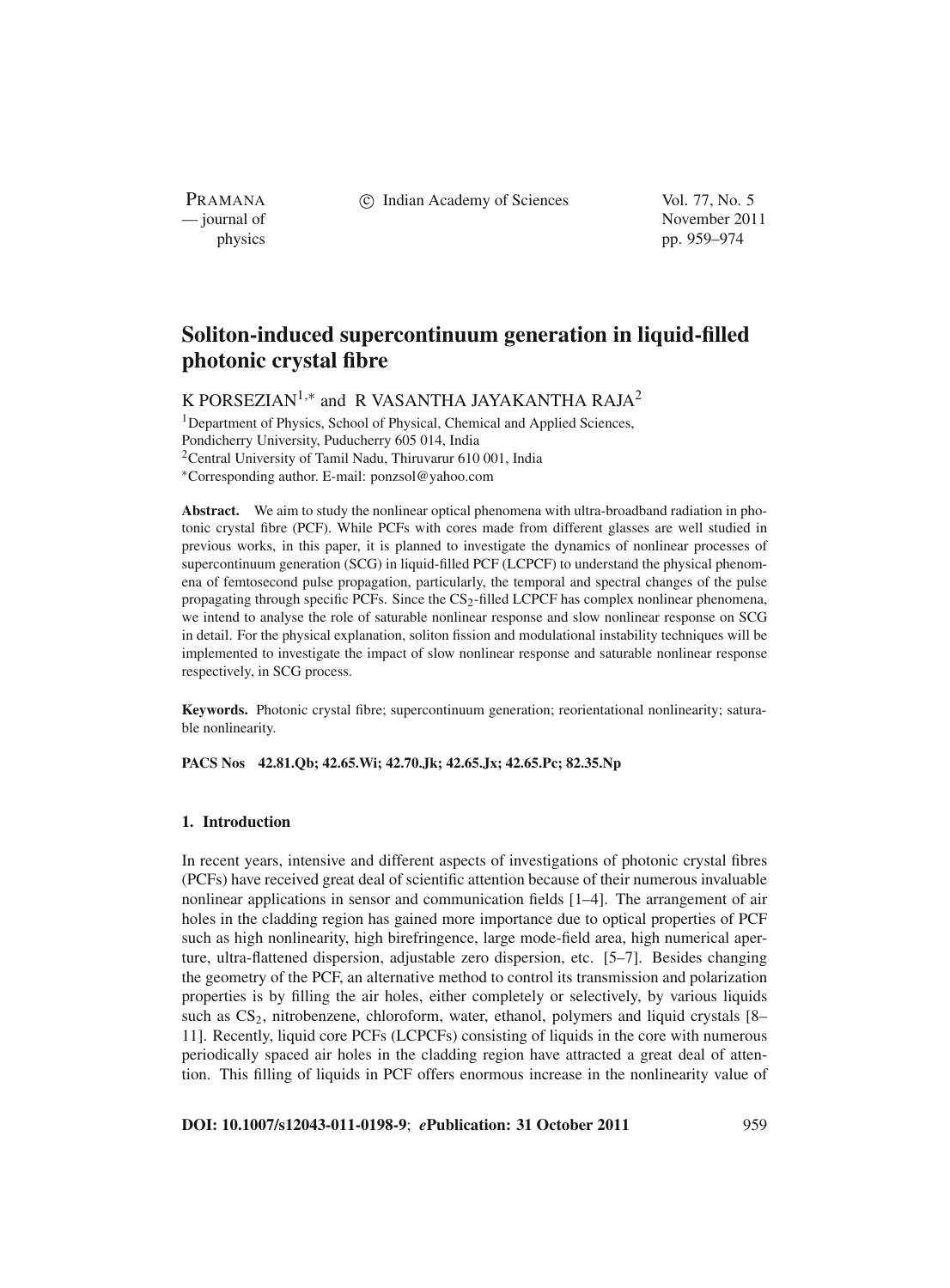the fibre with adjustable dispersion and endlessly single mode operation. Because of their unique characteristics, various optical devices based on LCPCFs, such as zero dispersion fibres and mode coupling-based LCPCF devices have been investigated [6,7,9,10]. The increased interest in studying the properties of PCF is due to their potential soliton-related applications in various nonlinear domains [4–7]. The propagation of soliton in PCFs has been widely studied over the last decade or so. Soliton propagation in PCF having different structures is an attractive area of research and has hence led to great deal of scientific interest in both experiments and numerical simulation [12,13]. The crucial advantages of soliton using PCF over conventional fibre are well employed in many applications such as supercontinuum generation (SCG), pulse compression, optical switching, fibre laser, parametric amplifier, modulational instability  $(MI)$  etc.  $[3,6,14-16]$ . Even though several exciting research works have been carried out in PCF for various applications, generating broadband sources using SCG techniques finds many applications in the modern technological world [4,5]. The supercontinuum (SC) process is the intense ultra-fast broadband high coherent pulses spanning over few octaves, that has emerged as the technology of choice for future generation of broadband sources [4,5]. With the rapid advancement in PCF technology, SCG gains momentum and evolves as one of the most elegant and dramatic effect in optics with a wide range of potential applications in various fields such as frequency metrology, biomedical sensors, optical coherence tomography, wavelength division multiplexing, etc.  $[3-5]$ .

SCG in a PCF was discovered by Ranka *et al* [17] as a means to generate a broad spectrum with two octave width at unprecedentedly low input pulse energies. Since then it has attracted extensive attention for both its fundamental and application aspects which were mainly motivated by its nonlinear applications in many research fields. Already lots of work were done on SCG in PCF in all pump regimes ranging from continuous wave, nanosecond, picosecond to femtosecond over the last decade [4,5]. For instance, in the femtosecond regime, when injecting 350 fs pulses using  $Yb^{3+}$ -doped fibre laser operating around 1060 nm, Price *et al* observed SCG over 400–1700 nm in PCF has a length of 7 m [18]. In parallel with these impressive results using femtosecond sources, there has been extensive interest in generating broadband SC by low-power picosecond and even nanosecond pulses. Thus, Nikolov *et al* generated a broad SC in a PCF using picosecond pulses and showed that the efficiency is significantly improved by proper dispersion design profile ensures that the Stokes and anti-Stokes bands generated by four-wave mixing directly from the pump to broaden, resulting in 800-nm-wide SC sources [19]. By using  $Yb^{3+}$ -doped fibre amplifier in a master oscillator power fibre amplifier at 1065 nm, Avodkhin *et al* generated SC of 1065–1375 nm wavelength range with high-power CW fibre sources using 100 m long PCF [20]. In addition to pulse duration, the effects of the input pulse parameters, such as pulse energy, peak power and central wavelength, on the SCG in PCF are subjects of high interest and have been thoroughly investigated in recent years [3–5].

SCG is typically achieved by two mechanisms, namely, soliton fission and MI [21,22]. The soliton fission leads to the generation of ultra-broadband spectrum, wherein pulse breaking arises mainly due to higher-order effects of soliton-related dynamics such as higher-order linear dispersion terms and nonlinear Raman scattering. The latter is the MIinduced SCG (MI-SCG), one of the fascinating manifestations of MI, which can achieve ultra-broadband spectrum [22,23]. The four-wave mixing (FWM) mechanism is actually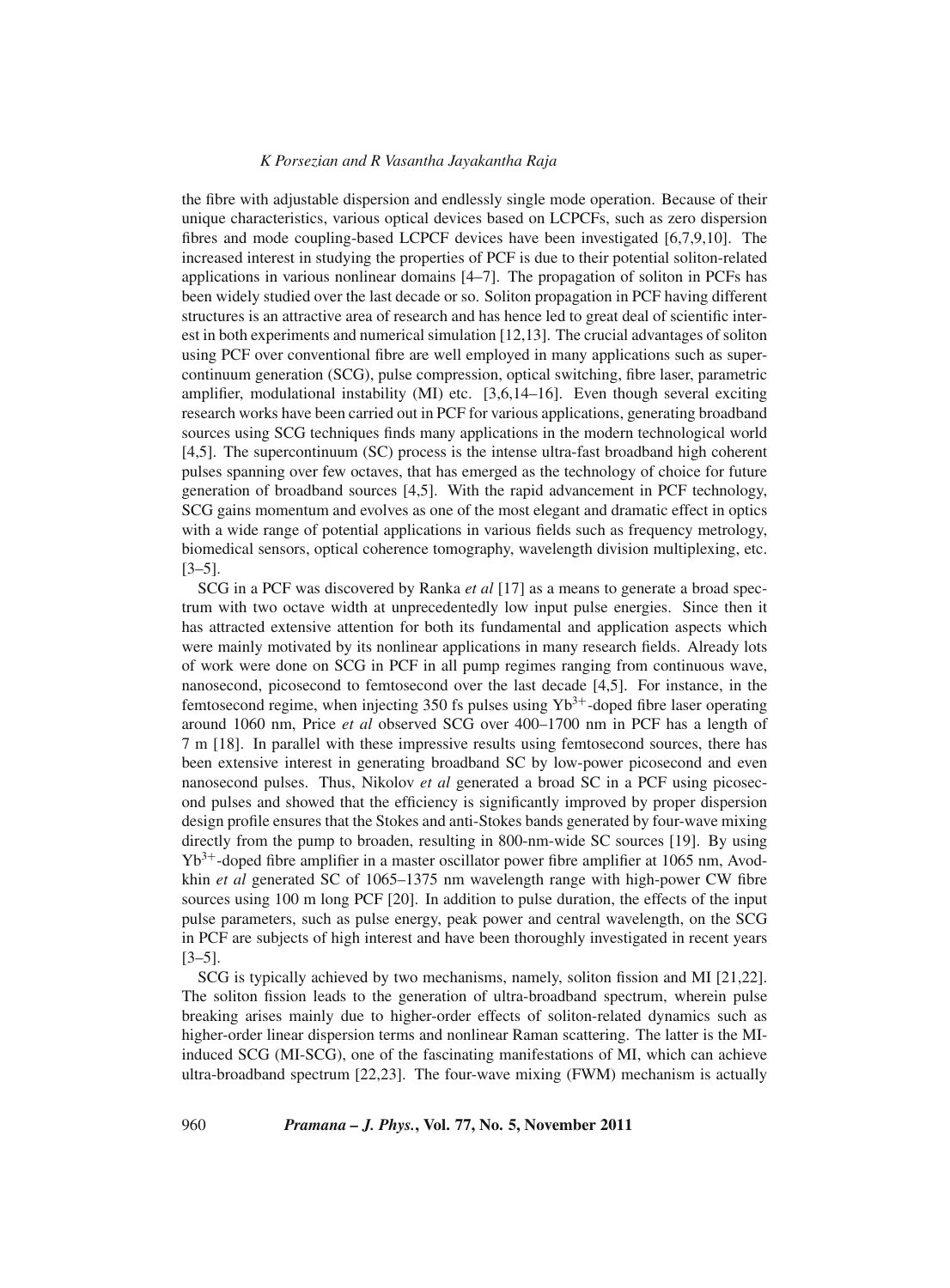responsible for controlled MI process that allows manipulation and enhancement of the SCG process. Early investigations of MI-SCG were realized through conventional fibre in the region of low dispersion regime to enhance the broadband spectrum; later the idea has been effectively adopted to achieve the same in PCF. The fastest of such nonlinearities, the Kerr electronic nonlinearity, is responsible for the usual self-phase modulation, formation of the solitons in the anomalous regime, and is the basic mechanism for spectral broadening in many situations [4]. The second type of nonlinearity, the Raman nonlinearity, arises due to the excitation of the vibrational and rotational levels of the molecule and is responsible e.g. for the generation of Stokes and anti-Stokes bands and for the soliton self-frequency shift. Indeed, the broadening of the spectrum due to the Kerr nonlinearity is well known and has been thoroughly described. The same can be, to a certain extent, said about the Raman contribution to the nonlinearity. But, the nonlinearity of liquids (e.g.  $CS_2$ ) often shows a complex temporal behaviour represented by the superposition of a fast electronic contribution and a delayed rotational and intermolecular contribution with a picosecond response time [21,22]. Because of the complex temporal behaviour of LCPCF, there are possibilities of new interesting properties of SCG. In particular, a third distinct type of nonlinearity – reorientational nonlinearity and saturable nonlinearity – comes into play [21,22]. Thus, the main objective of this paper is to investigate the dynamical behaviour of SCG in LCPCF, filled with  $CS_2$  liquid in the core. In particular, it is planned to study novel physical phenomena related to the temporal and spectral changes of pulse propagating through specific PCFs such as LCPCF by the influence of saturable nonlinearity and reorientational nonlinearity.

## **2. Reorientational nonlinearity**

The background mechanism of slow nonlinear response due to reorientational nonlinearity is the reorientation of the liquid molecules with a significant dipole moment in the electric field, which happens on typically 0.1 to 1 ps scale [21]. Therefore, this nonlinearity can be described as slow or retarded, since the modification of the refractive index depends on the field not only at the intensity at the given moment but also on the past. Such a slow nonlinear response plays an important role in the highly nonlinear materials such as nitrobenzene, chlorobenzene, chloroform and methylene chloride [24,25]. Note that this nonlinearity is different from Raman effect in terms of both the background mechanism and the mathematical description: the response function of the retarded nonlinearity is non-oscillating contrary to the response function of the Raman effect. For certain liquids, the retarded (reorientational) contribution to the nonlinearity can constitute as much as 90% of the total nonlinearity. This retarded nonlinearity can influence the soliton dynamics and therefore it plays an important role in the generation of SC. Besides that, other nonlinearity types, such as plasma-induced phase modulation, two-photon absorption, or thermal effects can lead to change in the properties of the material, but they can be neglected in this study for the considered intensities, material and time-scales. Raman effect can also be neglected in  $CS_2$ . Since the nonlinearity of  $CS_2$ -filled LCPCF is 100 times larger than that of silica core PCF [21,22], the nonlinearity induced by the reorientational contribution in the subpicosecond regime plays a notable role in the dynamics. Sato *et al* [26,27] had investigated the propagation dynamics and pulse compression in a fibre with  $CS<sub>2</sub>$  core. However, the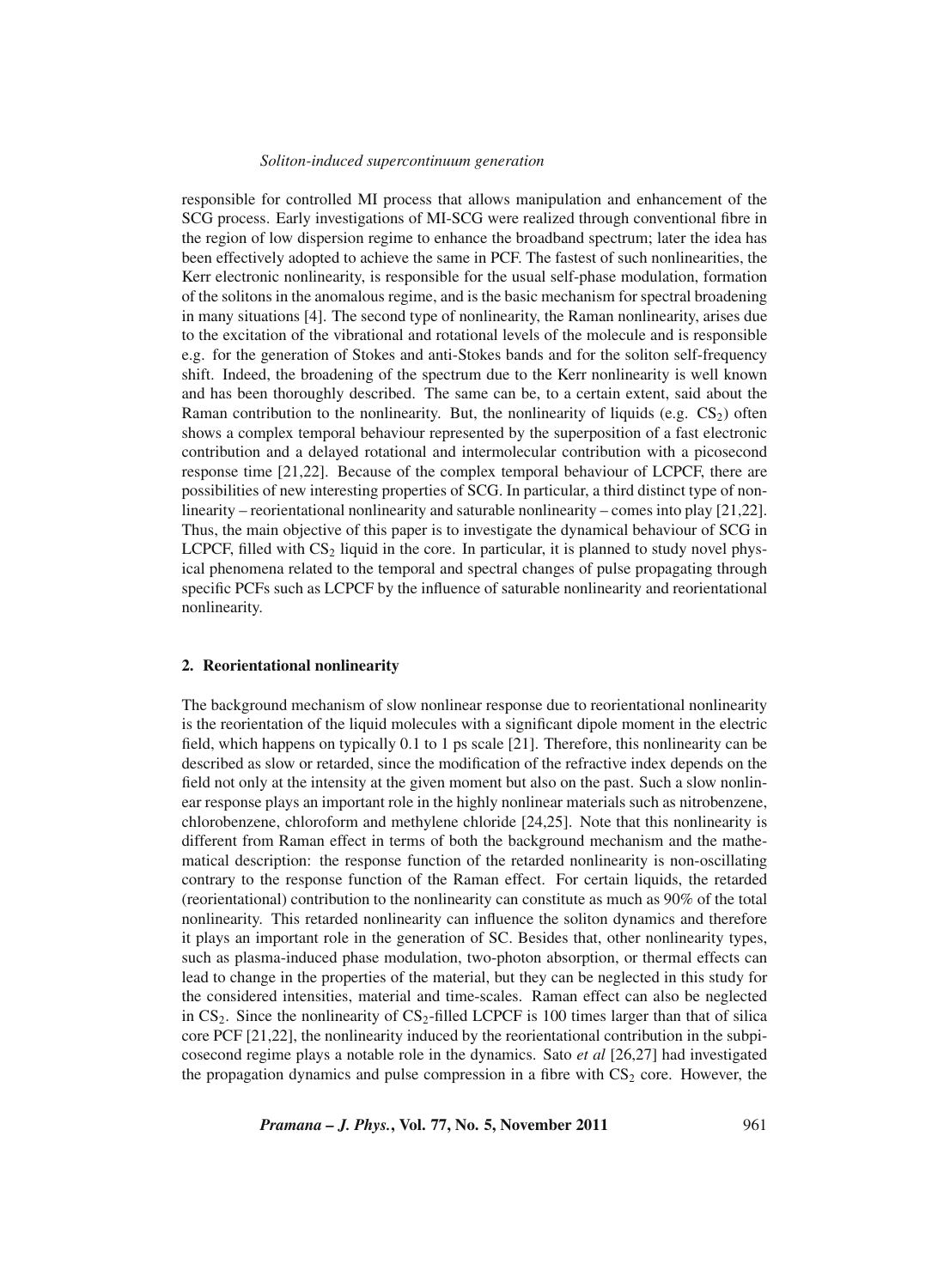basic aspects of the influence of slow nonlinearity on the soliton dynamics and the SCG have not been systematically studied. The slow nonlinear response induces pulse breaking in the presence of higher-order soliton dynamics which can subsequently expedite the soliton fission in  $CS_2$ -filled PCF. The retarded nonlinear response of the Kerr nonlinearity in liquids can modify the SCG mechanism and the coherence properties of the white light, which makes the study of SCG in LCPCF interesting from the fundamental point of view.

#### **3. Theoretical model with reorientational nonlinearity**

To study the influence of slow nonlinearity on the soliton propagation and stability as well as on the SCG in the case of the LCPCF, we consider a fibre with a cross-section consisting of a triangular lattice of circular air holes in fused silica, with 1.5  $\mu$ m pitch and 1.3  $\mu$ m hole diameter. One of the holes is filled with the  $CS_2$  liquid, forming the core of the fibre. The schematic diagram of the liquid core PCF is shown in figure 1. In many realistic situations, as detailed in refs [26,27], the nonlinear response of the material to the ultra-short pulse field includes not only electronic contribution, but also reorientational contribution. Hence the total nonlinearity can be expressed as the sum of fast Kerr nonlinearity induced by electronic contribution and slow nonlinearity induced by reorientational contribution, which is typically described by the response function with exponential decay in time. Reorientational nonlinearity cannot be described as simply another form of Kerr nonlinearity. Indeed, the term which describes it in the equation is a completely different one. The dispersion to the third order, fast nonlinearity (Kerr-type) and reorientational nonlinearity are included in the model. In this case, to understand the dynamics of ultra-short pulse propagation in the presence of slow nonlinear response in LCPCF, we have used the modified nonlinear Schrödinger equation of the following form [28]:

$$
\frac{\partial U}{\partial z} + \sum_{n=2}^{3} \beta_n \frac{i^{n-1}}{n!} \frac{\partial^n U}{\partial t^n} = i\gamma |U|^2 U + i\gamma_2 \mu U \int_0^\infty \exp(-\tau \mu) |U(t-\tau)|^2 d\tau,
$$
\n(1)



**Figure 1.** Schematic diagram of the liquid-core PCF with air hole diameter *d* and pitch  $\Lambda$ . The core is filled with CS<sub>2</sub> and has a diameter equal to the size of the air hole.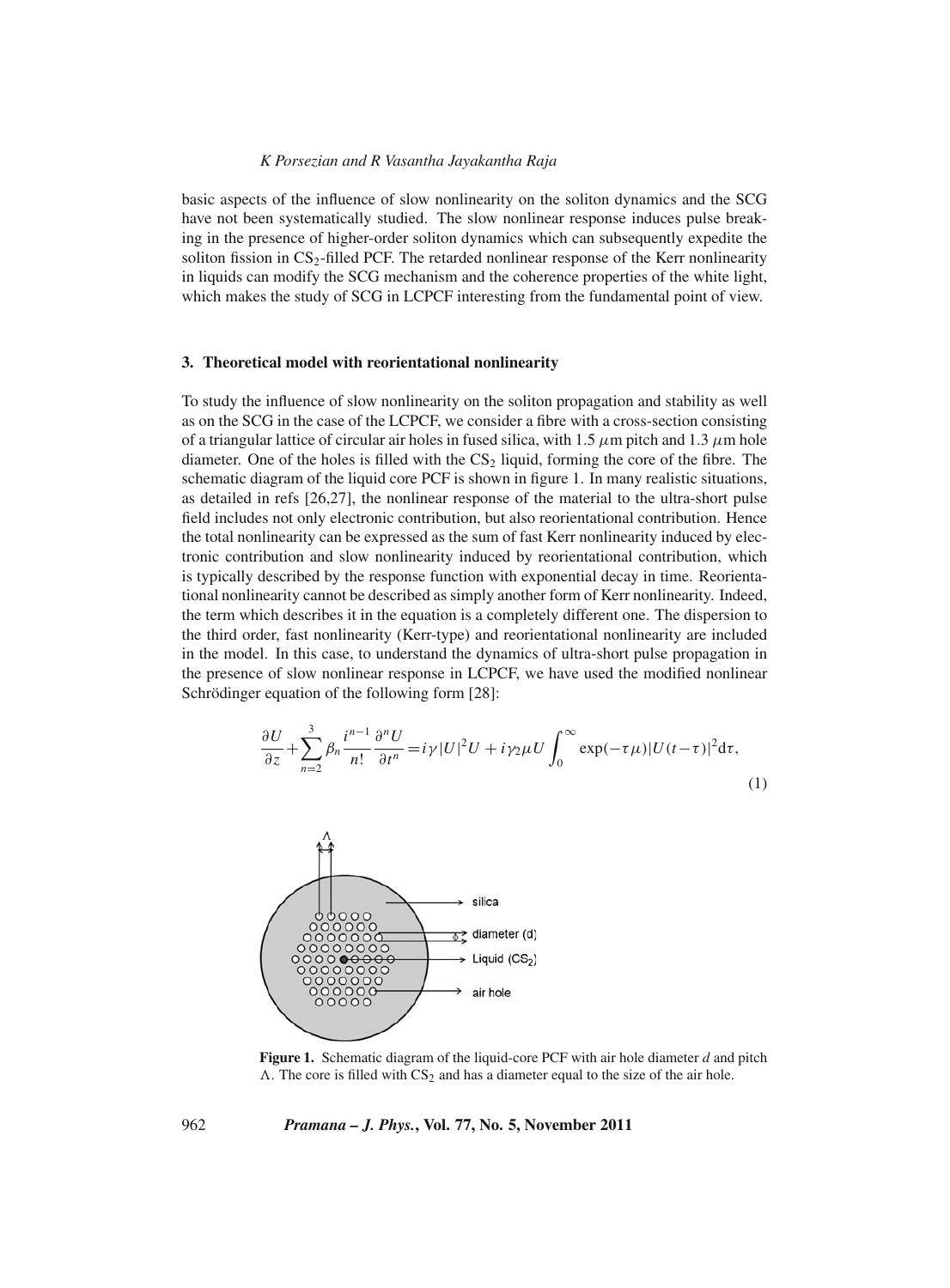where *U* is the slowly varying envelope of the wave, *z* is the longitudinal coordinate and *t* is the time in the moving reference frame. The parameters  $\beta_n$  are the *n*(=2,3)th order dispersion coefficient, while the parameters  $\gamma$  and  $\gamma_2$  describe the fast and reorientational nonlinearity and  $\mu$  is the decay rate of the slow nonlinear polarization. To investigate the pulse propagation in PCF, we have numerically solved eq. (1) using split-step Fourier method (SSFM). The fibre parameters are evaluated using the fully vectorial effective index method (FVEIM) [29] which is a widely used numerical technique that provides a propagation constant of the guided modes in PCF, with the wavelength dependence of the refractive index of  $CS<sub>2</sub>$  included in the dispersion calculation. The wavelength dependence of the refractive index of  $CS_2$  is given by [8]

$$
n_{\text{CS}_2}(\lambda) = 1.580826 + 1.52389 \times 10^{-2} \times \lambda^{-2} + 4.8578 \times 10^{-4} \times \lambda^{-4}
$$
  
-8.2863 × 10<sup>-5</sup> ×  $\lambda^{-6}$  + 1.4619 × 10<sup>-5</sup> ×  $\lambda^{-8}$ , (2)

where  $\lambda$  is the wavelength in  $\mu$ m. The Kerr nonlinear coefficient  $\gamma$  is calculated using the formula  $\gamma = n_2 \omega_0/cA_{\text{eff}}$ , where *c* is the velocity of light. Numerically, the effective area, *A*eff, can be calculated as in ref. [26].

The effect of reorientational nonlinearity will be small for short pulses (below 50 fs), since the response does not have sufficient time to accumulate. On the other hand, for long pulses above several picoseconds duration, the effect of the reorientational nonlinearity will be indistinguishable from that of Kerr nonlinearity, at least at the initial stage of propagation. Therefore we have chosen 200-fs sech-shaped input pulse with central wavelength at 1200 nm. The fibre parameters are  $\beta_2 = -0.109 \text{ ps}^2/\text{m}$  and  $\beta_3 = 2.1 \times 10^{-4} \text{ ps}^2/\text{m}$ , as calculated by our dispersion model, and the CS<sub>2</sub>-filled core is characterized by  $\gamma = 34.61$ W<sup>-1</sup> m<sup>-1</sup>,  $\gamma_2 = 6\gamma$  and  $\mu = 10 \text{ ps}^{-1}$  for LCPCF. We have neglected self-steepening since its effect is negligible to the perturbing effect of the third-order dispersion and retarded nonlinearity. Higher-order effects do not play a significant role, since the shape of the function  $β_3$  is quite linear in the considered spectral range for our pulse parameters, and the corresponding higher-order dispersion coefficients are small.

## **4. SCG with reorientational nonlinearity**

Inclusion of both fast and slow nonlinearities, as illustrated by figures 2 and 3, significantly changes the evolution of the single soliton. The retarded nonlinearity introduces the time-dependent phase shift which, contrary to the Kerr-type nonlinearity, has a nonzero derivative at the pulse peak. This leads to the shift of the pulse spectrum towards longer wavelengths, as visible in figure 2. Nevertheless, the soliton remains stable as a whole, despite the rapid change of its central frequency and amplitude. The reduction of amplitude, as shown in figure 2, occurs because the soliton sheds parts of its energy during the non-adiabatic frequency-shifting process and leaves behind a trace of relic radiation clearly seen in figure 2. This radiation should be distinguished from the non-solitonic radiation emitted by a soliton at the phase-matched position in the presence of third-order dispersion contribution; rather, it can be compared to the relic radiation emitted at the first stage of propagation in the case of unperturbed NLS equation, when the soliton number of the input pulse is a non-integer. Thus, we can conclude that the presence of the reorientational nonlinearity significantly changes the soliton dynamics, leading to a red-shift of the soliton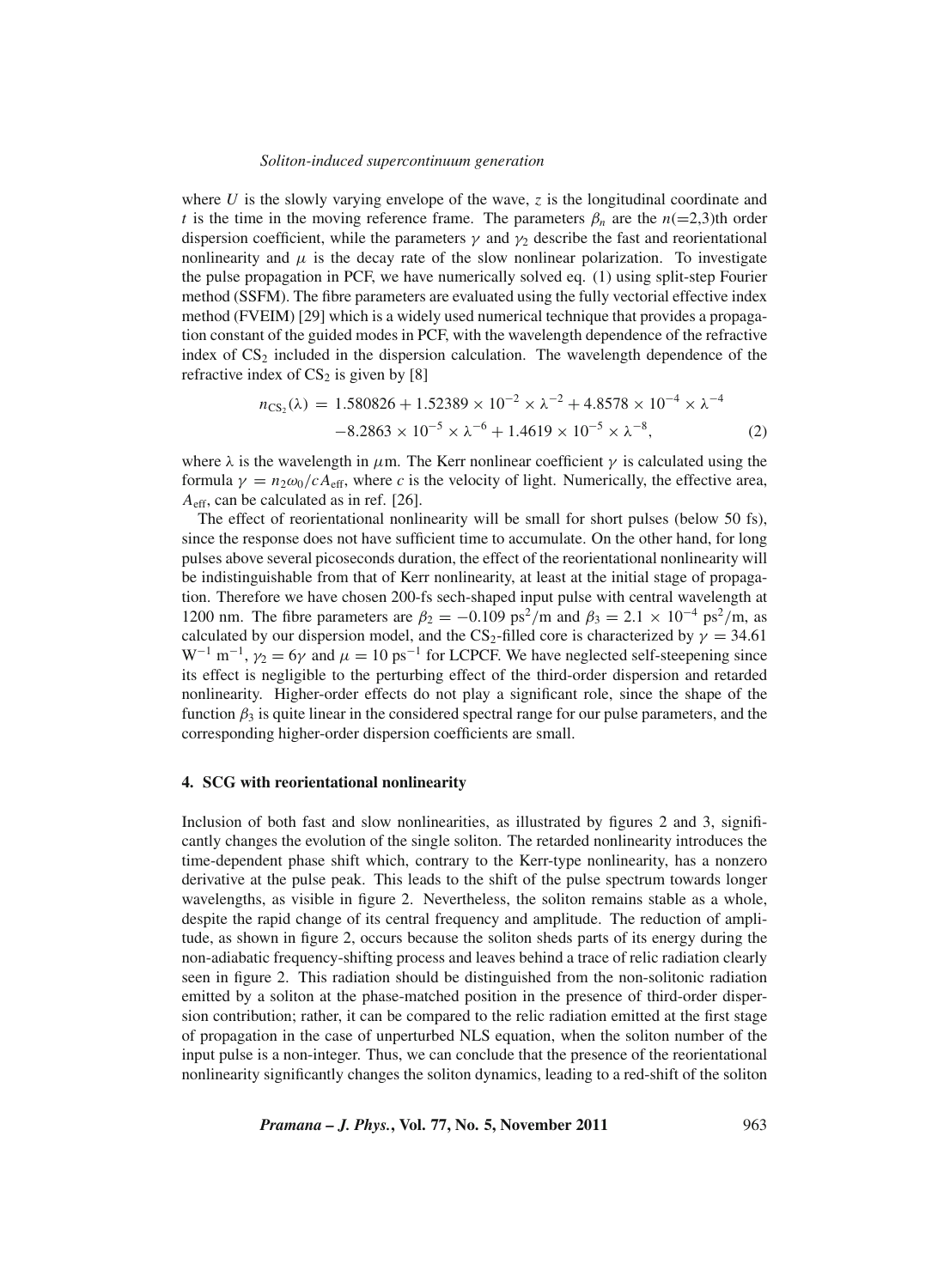

**Figure 2.** Fundamental soliton propagation of  $CS_2$ -filled LCPCF including slow nonlinearity (solid line). The solid line represents pulse evolution with slow nonlinearity where the decay constant  $\mu = 10 \text{ ps}^{-1}$  and slow nonlinearity  $\gamma_2 = 6\gamma_0$ . The dashed line represents soliton propagation in the absence of slow nonlinearity.

spectrum for the considered parameters, as well as to the emission of a dispersive wave seen as a pedestal in the temporal shape. Such a change of the dynamics cannot be described by perturbative treatment due to strong influence of the slow nonlinearity. However, the stability of the soliton is not jeopardized by the slow nonlinearity.



**Figure 3.** The stimulated spectral broadening of the 200 fs FWHM pulse in LCPCF without slow nonlinearity (dashed line) and with slow nonlinearity (solid line).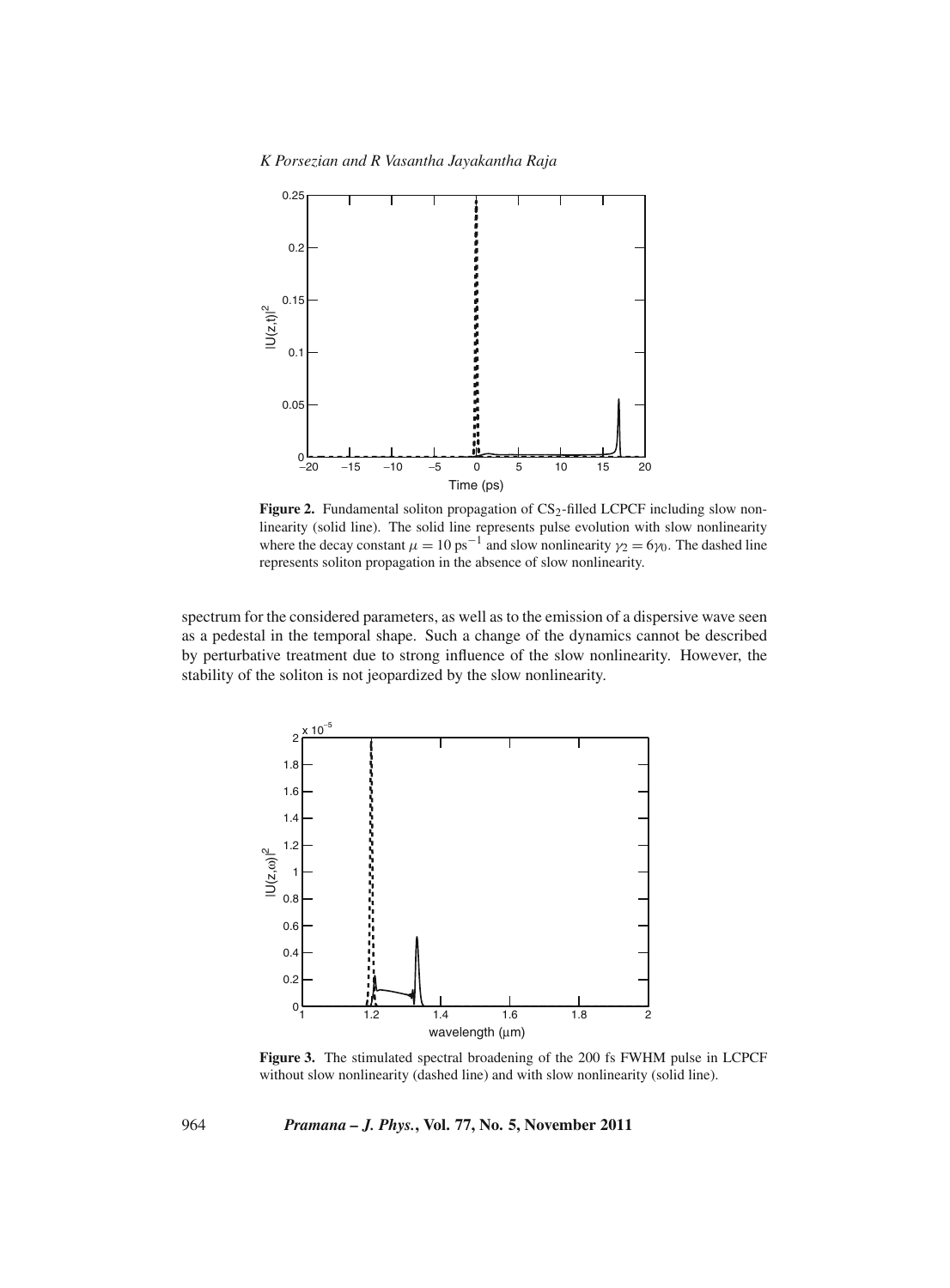*Soliton-induced supercontinuum generation*



**Figure 4.** The evolution of seventh-order soliton spectral broadening through LCPCF in the absence of slow nonlinearity.

Let us now shift our attention to the input pulse with large soliton number. In figures 4 and 5, the spectra are shown for the input pulse with the soliton number of 7. It can be seen that the input pulse splits into several solitons, which manifest themselves as stable peaks in the temporal shape. Hence, we conclude that the solitons remain stable even if they are subjected to a combined disturbing action of slow nonlinearity and the presence



**Figure 5.** The evolution of seventh-order soliton spectral broadening through LCPCF in the presence of slow nonlinearity.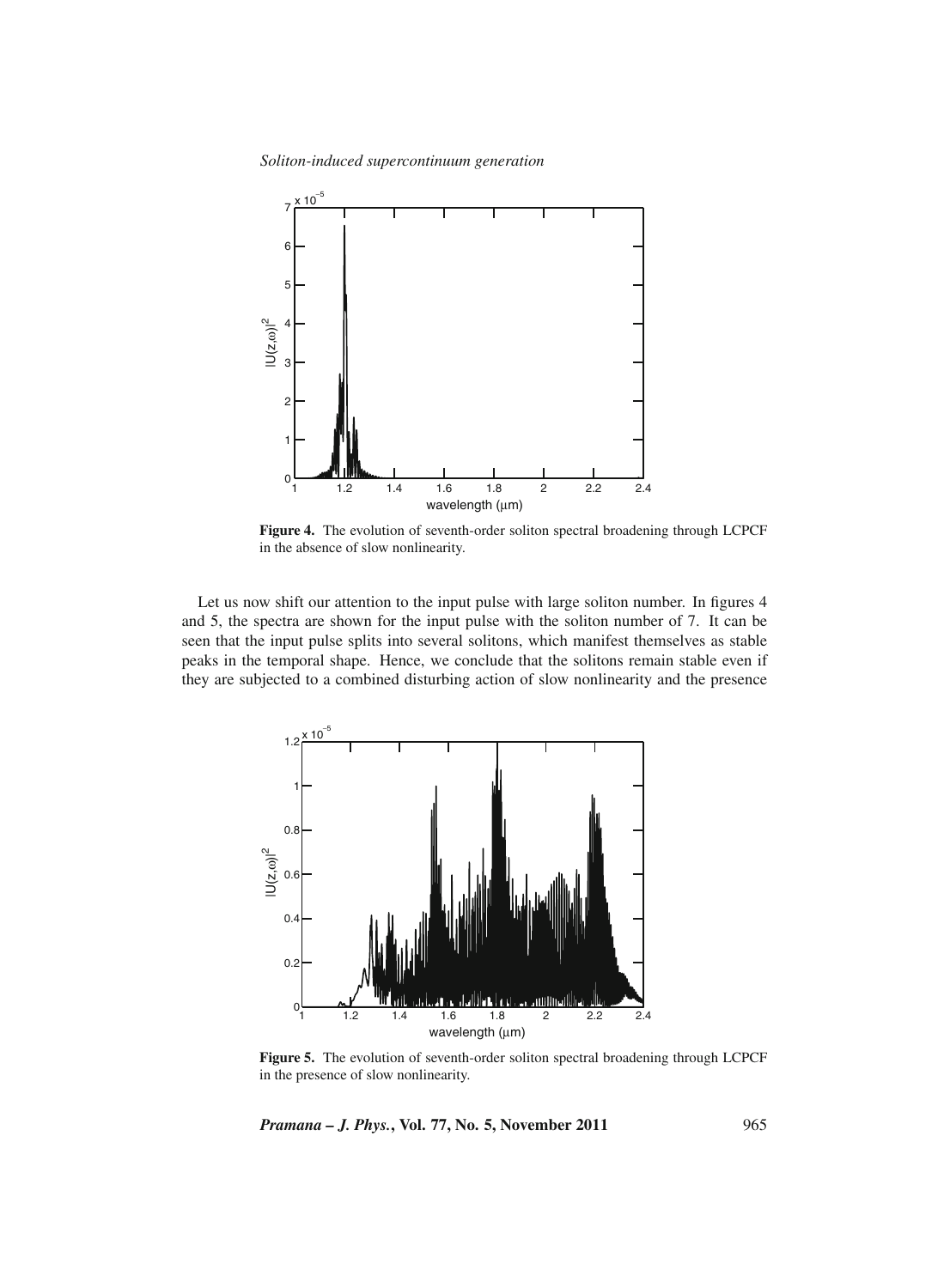of other solitons. For the shortest sub-100-fs solitons, after fission, the dynamics is in fact dominated by the fast component.

Comparison of the spectral broadening in the presence and absence of the slow nonlinearity, which is given in figure 5, shows that the slow nonlinearity has a significant influence on the spectral broadening. For our parameters the spectrum of higher-order soliton, which is observed in the absence of slow nonlinearity, is not broad enough to seed the generation of the non-solitonic radiation. Therefore, the spectrum remains quite narrow, below one octave. In contrast, generation of a distinct peak of non-solitonic radiation by the soliton frequency shift and one-octave-broad spectrum is predicted when the slow nonlinearity is included.

As discussed in the previous section, the nonlinear response of  $CS_2$  to the ultrashort pulse does not solely depend on the Kerr nonlinearity. But for the more realistic cases it includes the additional nonlinear effects like Raman response, reorientation contribution etc., in LCPCFs. Since the contribution of reorientational nonlinearity in SCG through  $CS_2$ -filled LCPCF have already been studied in the previous section, our investigation aimed at yet another type of nonlinear response, the so-called saturable nonlinearity. Hence the total nonlinearity can be expressed as the cumulative effect of both Kerr nonlinearity and the saturable nonlinearity. Thus, to analyse the dynamics of the ultra-short pulse propagation in LCPCFs in the presence of saturbale nonlinear response, the NLS equation needs to be modified.

### **5. Saturable nonlinear response**

The detailed physical aspects of SCG can be interpreted by means of two mechanisms, namely, soliton fission and MI, as we already discussed. For ultra-short pulses typically in the femtosecond regime, higher-order dispersion and higher-order nonlinear effects such as third-order dispersion, fourth-order dispersion, Raman effect, self-steepening are measured as they play an increasingly important role in the spectral broadening process [4,5]. The Kerr nonlinearity is considered as the decisive agent in most of the common nonlinear phenomena such as self-phase modulation, the significant contender of many of the spectral broadening process observed in various domains. It is noteworthy that Kerr nonlinearity can only predict the nonlinear response of the medium for low input power. But in reality, for higher input power, higher-order nonlinear susceptibilities will inevitably come into play and eventually will saturate the nonlinear response of the medium [30]. Thus, at higher peak power, Kerr nonlinearity is not solely going to predict the associated nonlinear effects, but requires higher-order saturation effect to give a clear picture about the evolution of the SC spectrum. For instance, Kong *et al* [31] had investigated the quintic nonlinearity of the liquid CS<sub>2</sub>, and it is apparent from their prediction that the quintic nonlinearity plays a vital role in the femtosecond regime. Since this quintic nonlinearity tends to saturate, one can expect a rich variety of information about the impact of saturation in the SCG mechanism and the subsequent influence on the coherence of the spectrum using LCPCF. The scenario that has not been addressed yet to our knowledge and thus seed the motivation is that 'what would happen to SCG if the light propagates in LCPCF with saturable nonlinear response?' Since most of the above investigations have used soliton fission for inducing SCG, we pursue another possibility of SCG using MI.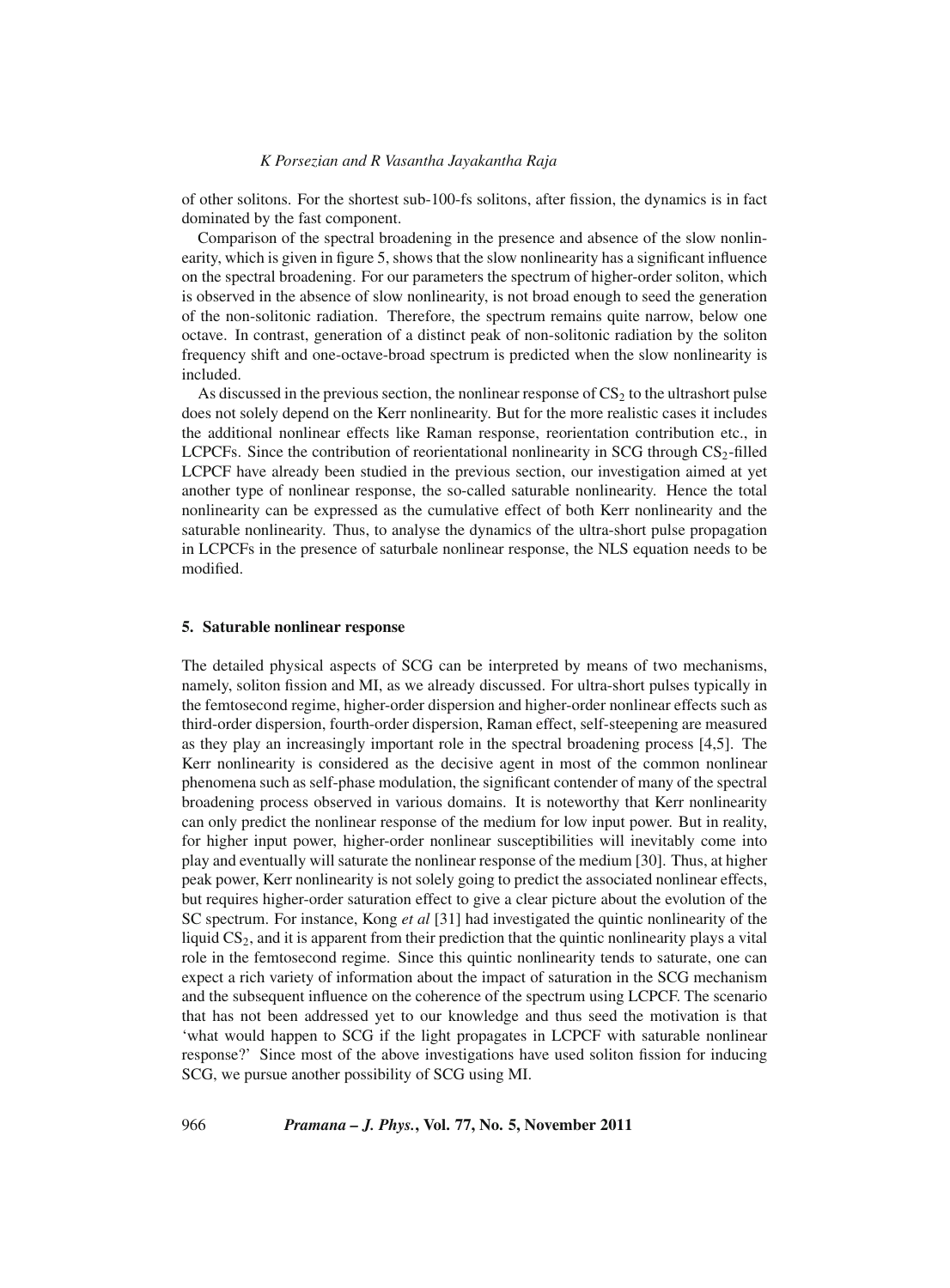## **6. Theoretical model**

To understand the mechanisms leading to the SCG, wave propagation in a single-mode fibre with higher-order dispersion and saturable nonlinearity (SNL) may be described by the following modified nonlinear Schrödinger equation [30]:

$$
\frac{\partial U}{\partial z} + \sum_{n=2}^{4} \beta_n \frac{i^{n-1}}{n!} \frac{\partial^n U}{\partial t^n} - \frac{i\gamma |U|^2}{1 + \Gamma |U|^2} U = 0,
$$
\n(3)

where  $\Gamma = 1/P_s$  is the saturation parameter and  $P_s$  is the saturation power. In order to study the influence of SNL on the MI-SCG for LCPCF, we consider a fibre with a crosssection consisting of a triangular lattice of circular air holes in fused silica, with 1.8  $\mu$ m and 1.44  $\mu$ m as the pitch and hole diameter values respectively. To investigate the pulse propagation in PCF, we have numerically solved eq. (3) using SSFM with the initial envelope of the soliton at  $z = 0$  given by  $U(0, t) = \sqrt{P_0}$  sech(*t*). Numerical simulations are carried out for the input pulse at the central wavelength  $\lambda_0 = 1.06 \mu m$  and a pulse width of 30 fs. The fibre parameters are  $\beta_2 = -0.00041 \text{ ps}^2/\text{m}$ ,  $\beta_3 = 0.00078 \text{ ps}^3/\text{m}$  and  $\beta_4 =$  $1.6 \times 10^{-7}$  ps<sup>4</sup>/m and the nonlinearity value is  $\gamma = 13.75$  W<sup>-1</sup> m<sup>-1</sup> for LCPCF.

### **7. MI-induced SCG in LCPCF**

Before investigating MI-SCG in LCPCF, it is customary to switch off the effect of SNL for the better understanding of the MI spectrum. For the MI-SCG analysis, we have considered the amplitude perturbed soliton pulse with a peak power  $P_0 = 400$  W. Figure 6



**Figure 6.** The SCG through MI of 30 fs pulse width in  $CS_2$ -filled LCPCF at 1.04 μm. The fibre parameters are  $β_2 = -0.00041$  ps<sup>2</sup>/m,  $β_3 = 0.00078$  ps<sup>3</sup>/m and  $β_4 =$  $1.6 \times 10^{-7}$  ps<sup>4</sup>/m and the nonlinearity  $\gamma_0 = 13.75 \text{ W}^{-1} \text{ m}^{-1}$ . The propagation length  $L = 0.8$  cm.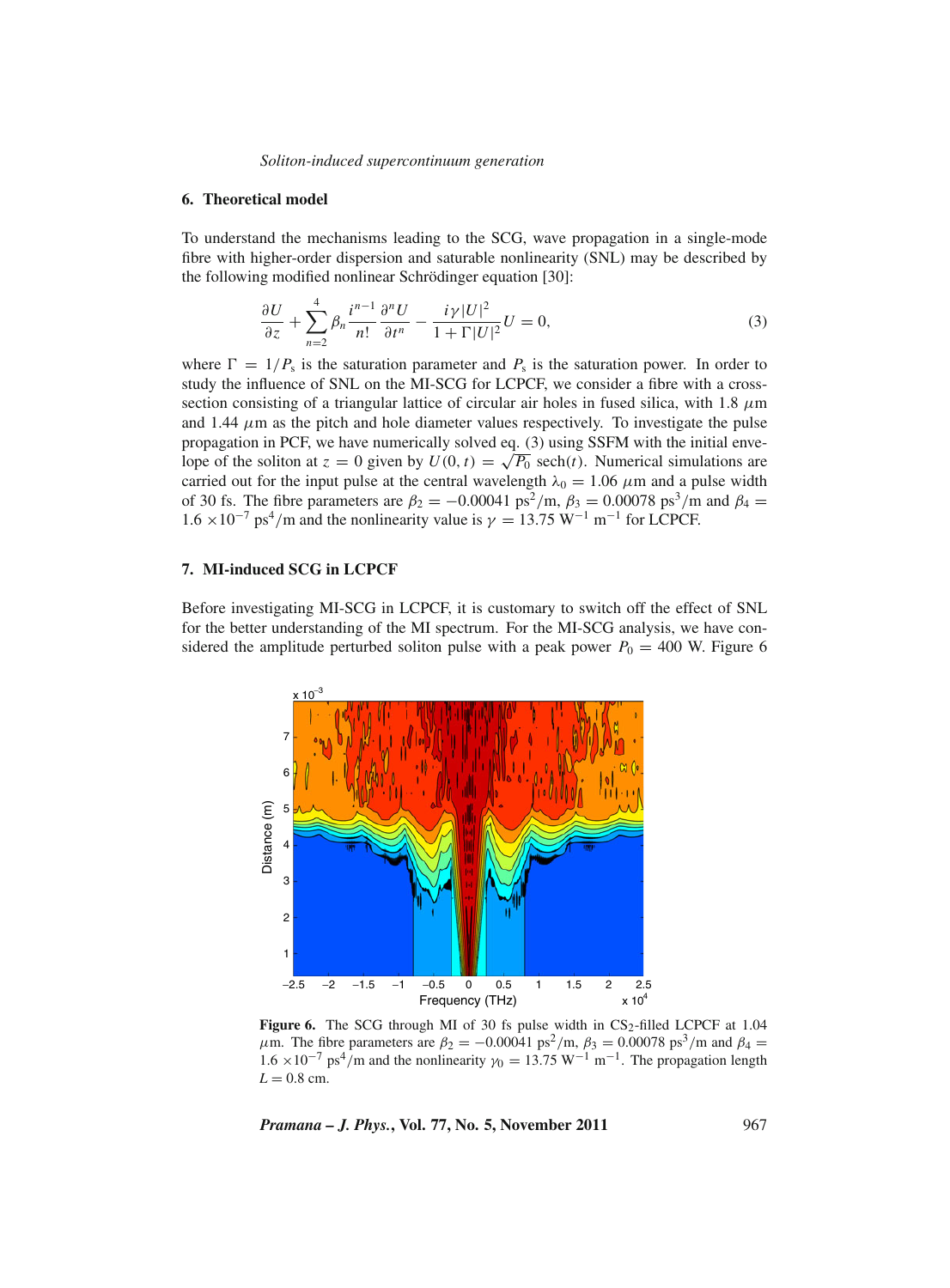depicts the MI-SCG spectrum for a propagation distance of  $L = 0.8$  cm. It is observed that the pulse gets modulated due to noise perturbation which is signified by the emergence of the spectral side bands at the initial stage of propagation due to MI process, followed by further spectral broadening and the appearance of soliton structure on the long wavelength edge of the spectrum after 0.5 cm. This implies that, from the beginning, MI acts directly on the high-order soliton which leads to the generation of Stokes and anti-Stokes components. Because of perturbation such as higher-order dispersion and/or noise, the dynamics departs from the recurrent behaviour and results in pulse breaking. The fascinating point to observe from figure 6 is that the Stokes components emerge at shorter distance of pulse propagation with low power, overwhelming of the fact that nonlinear and dispersion values of  $CS_2$ -filled LCPCF are very large in comparison to the ordinary solid-core PCF. It is also evident from figure 6 that the pulse does not experience a notable asymmetric spectral broadening, which reflects the negligible role of higher-order effects in the chosen parameter region which is in agreement with Demircan and Bandelow [23]. The evolution of such primary spectral side bands at the initial stage of propagation will be accompanied by the emergence of secondary side bands after a distance  $z = 0.25$  cm. Then the subsequent spectral broadening accomplished through FWM seeded by phase matching explosively excites new frequencies and thus broadens the spectrum. Thus, one can achieve a broad spectrum, typically SC, at a relatively short distance of propagation using low input power in LCPCF when compared to silica-core PCF. Simultaneously, we have also analysed the evolution of MI dynamics in time domain from figure 7. It is obvious from figure 7 that, as there is no phase matching between linear and nonlinear effects at the beginning, pulse breaking is limited at the initial stage. But for a relatively higher distance, typically  $z = 0.5$  cm and above, the required phase matching can be satisfactorily achieved and thus



Figure 7. The pulse propagation through CS<sub>2</sub>-filled LCPCF. The fibre parameters are  $\beta_2 = -0.00041 \text{ ps}^2/\text{m}$ ,  $\beta_3 = 0.00078 \text{ ps}^3/\text{m}$  and  $\beta_4 = 1.6 \times 10^{-7} \text{ ps}^4/\text{m}$  and the nonlinearity  $\gamma_0 = 13.75 \text{ W}^{-1} \text{ m}^{-1}$ . The propagation length  $L = 0.8 \text{ cm}$ .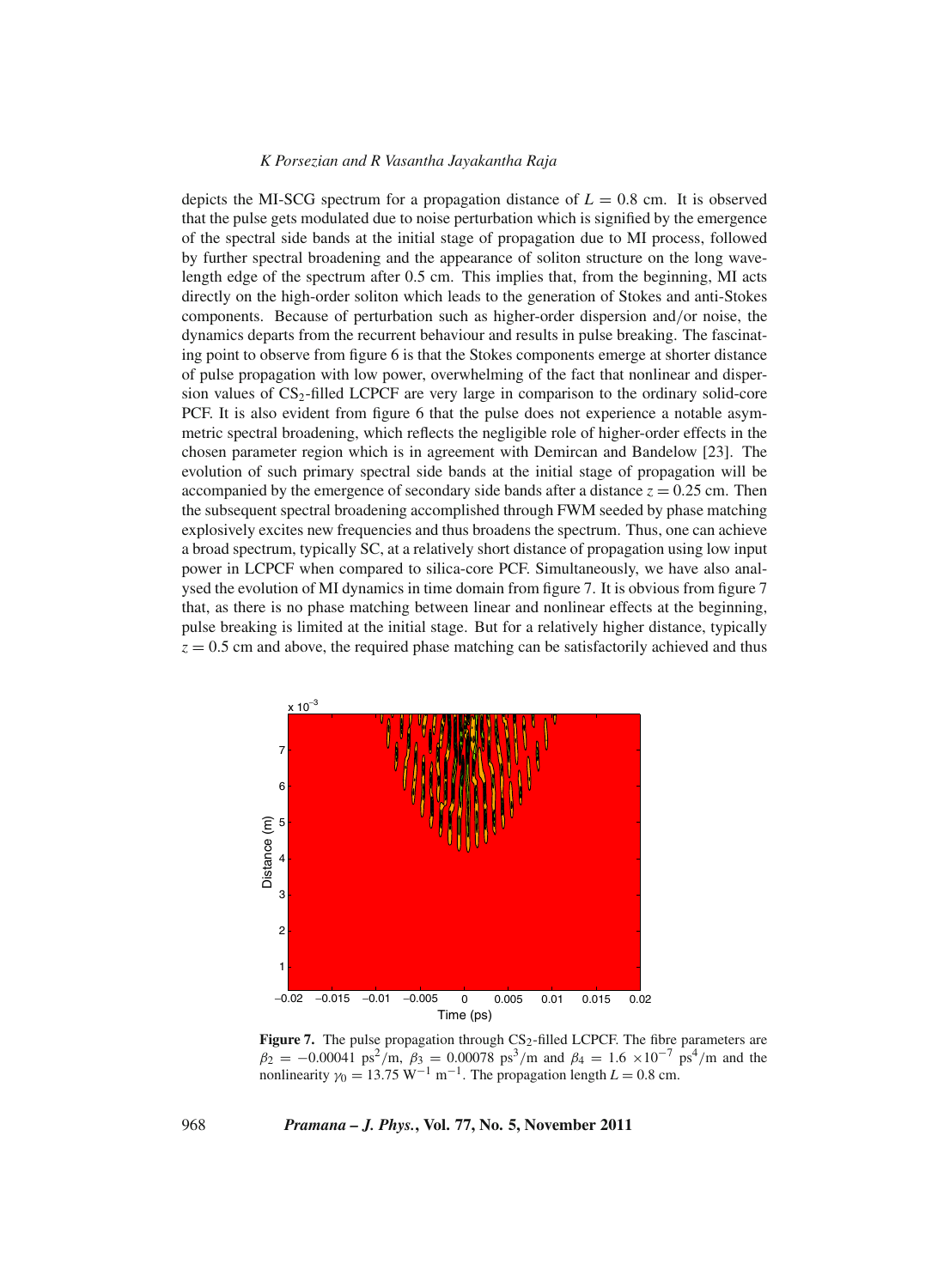the pulse breaking starts due to the formation of ripples in the temporal intensity profile. These ripples get spread out with further propagation thus covering the whole spectrum, resulting in the fine structure of SC spectrum.

## **8. MI-SCG in the presence of saturable nonlinearity**

Now in this context, we shift our attention towards the prime objective of the work, the effect of SNL in the MI spectrum. Considering the PCF structure as in the preceding section, we begin to explore the effect of SNL in the SC spectrum. The process of MI leading to SC can be understood by the weak perturbation of the steady-state solution. The steady-state solution of eq. (3) can be written as [30]

$$
U_s = \sqrt{P_0} \exp[i\phi(z)],\tag{4}
$$

where  $P_0$  is the input pump power and  $\phi$  is the nonlinear phase shift which can be defined as

$$
\phi(z) = \frac{\gamma P_0 z}{1 + \Gamma P_0}.\tag{5}
$$

The linear stability of the steady state can be examined by introducing a perturbed field of the following form:

$$
U = (\sqrt{P}_0 + q(z, t)) \exp[i\phi(z)], \qquad (6)
$$

where  $|q|^2 \ll P_0$ . For the perturbation, we assume the following ansatz with frequency detuning from the pump  $\Omega$ :

$$
q(z, t) = u(z) \exp(-i\Omega t) + v(z) \exp(i\Omega t),
$$
\n(7)

where  $u(z)$  and  $v(z)$  are the complex perturbation amplitudes corresponding to the anti-Stokes and Stokes side bands, respectively. By substituting eqs (6) and (7) in eq. (3), and collecting the linear terms in  $u(z)$  and  $v(z)$ , we obtain the following equation for the perturbed field:

$$
\frac{dY}{dz} = iMY = \begin{pmatrix} D(\Omega) + \tilde{\gamma} & \tilde{\gamma}P_0 \\ -\tilde{\gamma}P_0 & -D(\Omega) - \tilde{\gamma} \end{pmatrix},\tag{8}
$$

where

$$
Y = \begin{pmatrix} u(z) \\ v(z) \end{pmatrix},\tag{9}
$$

$$
D(\Omega) \equiv \beta_2 \frac{\Omega^2}{2} - \beta_3 \frac{\Omega^3}{6} + \beta_4 \frac{\Omega^4}{24},\tag{10}
$$

$$
\tilde{D}(\Omega) \equiv \beta_2 \frac{\Omega^2}{2} + \beta_3 \frac{\Omega^3}{6} + \beta_4 \frac{\Omega^4}{24},\tag{11}
$$

*Pramana – J. Phys.***, Vol. 77, No. 5, November 2011** 969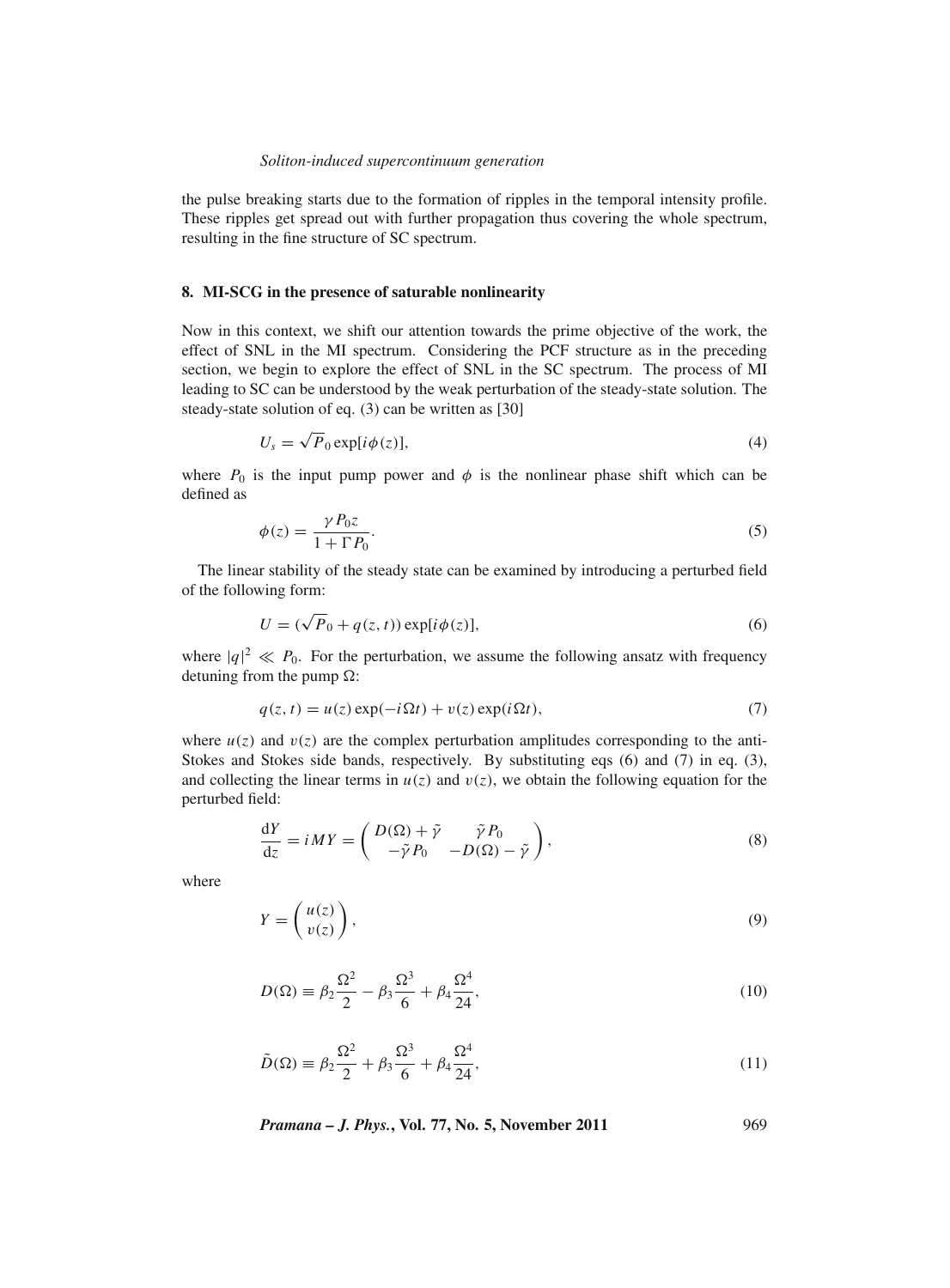$$
\tilde{\gamma} \equiv \gamma/(1 + \Gamma P_0)^2,\tag{12}
$$

$$
Q \equiv 1 + \Gamma P_0. \tag{13}
$$

The eigenvalues of the stability matrix *M* determine the wavenumber *K* of the perturbation. MI occurs when *K* possesses a non-zero imaginary part. The eigenvalues of *M* are given by the following dispersion relation:

$$
K^{2} + [\tilde{D}(\Omega) - D(\Omega)]K - \frac{\gamma P_{0}}{Q^{2}}[\tilde{D}(\Omega) + D(\Omega)] - \tilde{D}(\Omega)D(\Omega) = 0, \qquad (14)
$$

which can be rewritten after simple algebraic manipulations as

$$
K = -\beta_3 \frac{\Omega^3}{6} \pm \sqrt{\left(\tilde{\gamma} P_0 + \beta_2 \frac{\Omega^2}{2} + \beta_4 \frac{\Omega^4}{24}\right)^2 - \tilde{\gamma}^2 P_0^2}.
$$
 (15)

The gain spectrum is given by

$$
G(\Omega) = 2 \operatorname{Im}(K) = 4\sqrt{\tilde{\gamma}^2 P_0^2 - \left(\tilde{\gamma} P_0 + \beta_2 \frac{\Omega^2}{2} + \beta_4 \frac{\Omega^4}{24}\right)^2}.
$$
 (16)

It is quite interesting to observe that, as in the case of unsaturated nonlinearity, the thirdorder dispersion is insignificant and does not play any role in the gain of the spectrum. The equation offers a rich variety of information which can be efficiently exploited in many ways.

For large negative  $\beta_2$  values, the higher-order dispersion effects are relatively negligible. In this dispersion domain the SNL leads to critical modulational frequency as

$$
\Omega_{\rm c} = \left[\frac{4\gamma P_0}{|\beta_2|(1+\Gamma P_0)^2}\right]^{1/2}.
$$

In the typical operating condition of unsaturated PCF, the required phase matching to acquire MI is achieved through the compensation of second-order dispersion with Kerr nonlinearity. Quite interestingly, in LCPCF, the incorporation of SNL of the medium encounters additional phase shift to achieve the phase matching. Such a condition leads to behaviours that qualitatively differ depending on the magnitude of dispersion and saturation power, thus emphasizing the sensitivity of MI towards the saturation power and dispersion on the MI spectrum. Since the MI bandwidth increases as  $\Gamma$  decreases, the effect of MI can be very strong for high saturation power. In the vicinity of near zero-dispersion regime, the fourth-order dispersion enters inevitably into play. Hence in the fourth-order dispersion dominant system, the critical modulational frequency is given by

$$
\Omega_{\rm opt} = \left[ \frac{48\gamma P_0}{|\beta_4|(1+\Gamma P_0)^2} \right]^{1/2}.
$$

For  $\Gamma = 0$ , it is noteworthy that the MI gain and critical frequencies coincide exactly with the case of unsaturated nonlinearity as discussed in ref. [23]. Since the focus of the paper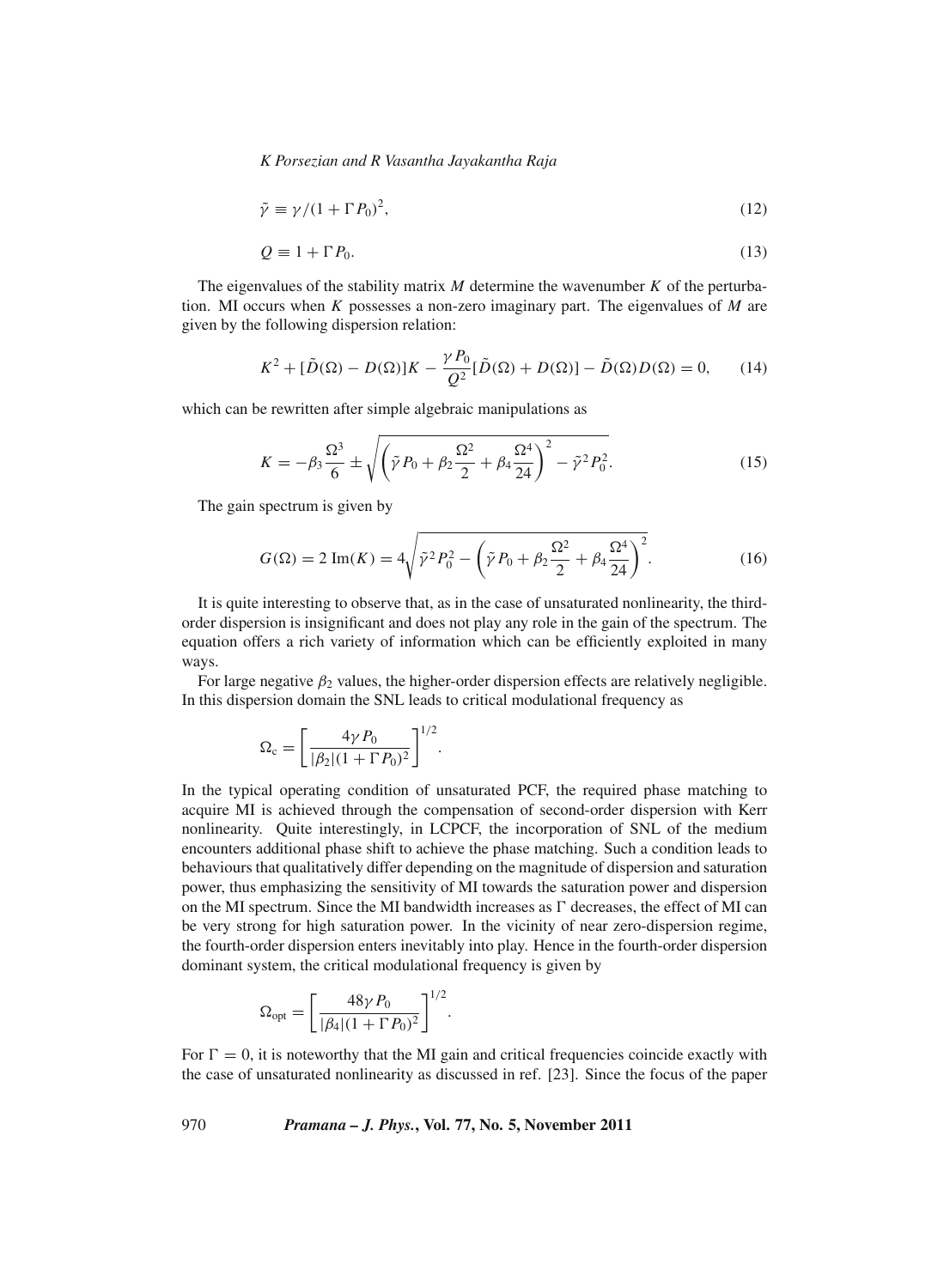is to investigate the influence of SNL, we have considered the PCF parameter with large  $\beta_2$ value. Although the higher-order dispersion coefficients are momentous in PCF, the role of sixth-order dispersion is literally insignificant for MI for our further investigations in the given PCF structure. Hence we limit ourselves upto fourth-order dispersion. In order to investigate the dynamical behaviour of the MI process under SNL, we consider the same PCF parameters as in the preceding section.

From our numerical simulation, we have obtained the results as depicted in figures 8 and 9 which show the effect of SNL for fixed saturation power  $P_s = 2000$  W. By including SNL, the evolution of the MI significantly changes as illustrated in figure 8. As per the critical frequency condition, due to the saturation effects, the phase matching can only be achieved at longer distance in comparison to that of the unsaturated nonlinearity. Thus, the SNL certainly suppresses the MI process as illustrated in figure 8. Hence, the spectral broadening can only be obtained at longer distance when compared to unsaturated fibre. The corresponding dynamics of pulse breaking in time domain is portrayed in figure 9. Since the phase matching between linear and nonlinear effects is influenced by the SNL, the pulse breaking can only be achieved at comparatively longer distance than the unsaturated LCPCF. For a better insight into the picture of MI-SCG, we have investigated the evolution of MI for various saturation powers as in figure 10. In the operating conditions of saturated nonlinearity, the optical modulational frequency not only varies with the input power of pulse but also with saturation power as illustrated in figure 10. It is observed that the evolution of MI in LCPCF is certainly suppressed by the decreasing saturation powers, which means that while increasing the SNL the MI-SCG gets suppressed. Figure 11 depicts spectral evolution of MI-SCG in the presence of SNL with different saturation powers.



**Figure 8.** The MI-SCG with saturable nonlinearity for 30 fs of pulse width in CS<sub>2</sub>-filled LCPCF at 1.04  $\mu$ m.  $\beta_2 = -0.00041$  ps<sup>2</sup>/m,  $\beta_3 = 0.00078$  ps<sup>3</sup>/m and  $\beta_4 = 1.6 \times 10^{-7} \text{ ps}^4/\text{m}$  and the nonlinearity  $\gamma_0 = 13.75 \text{ W}^{-1} \text{ m}^{-1}$  with saturable power  $P_s = 2000$  W. The propagation length  $L = 0.8$  cm.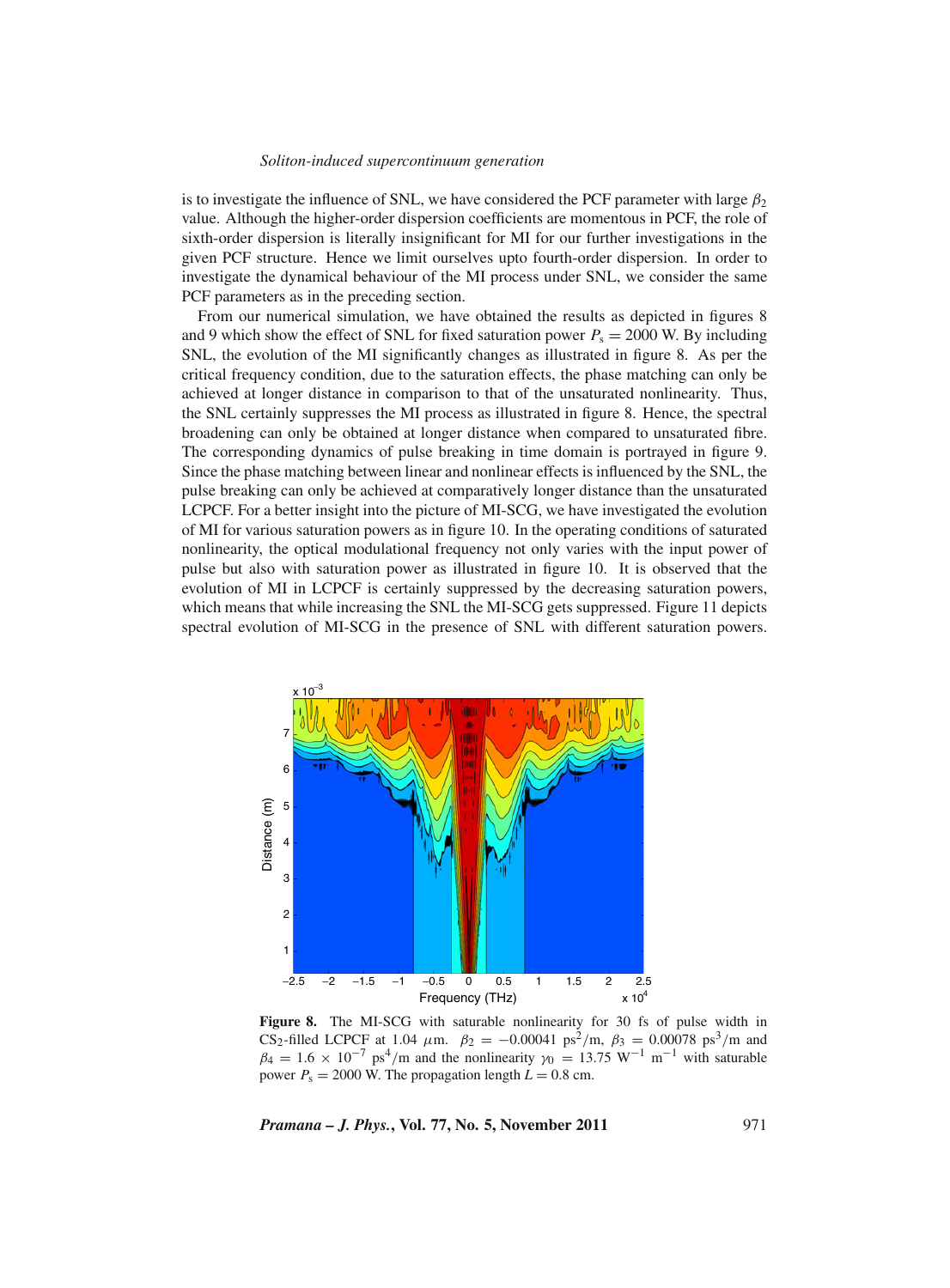*K Porsezian and R Vasantha Jayakantha Raja*



Figure 9. The pulse propagation through CS<sub>2</sub>-filled LCPCF with saturable nonlinearity. The fibre parameters are  $\beta_2 = -0.00041 \text{ ps}^2/\text{m}$ ,  $\beta_3 = 0.00078 \text{ ps}^3/\text{m}$  and  $\beta_4 =$  $1.6 \times 10^{-7}$  ps<sup>4</sup>/m and the nonlinearity  $\gamma_0 = 13.75$  W<sup>-1</sup> m<sup>-1</sup> with saturable power  $P_s = 2000$  W. The propagation length  $L = 0.8$  cm.

It is obvious from figure 11 that the saturable LCPCF also shows flat spectrum, where the spectral density at the peak varies merely less than 10 dB over a bandwidth of 800– 1500 nm. It is also observed that the spectral broadening quantitatively gets suppressed with decrease in the saturation power.



**Figure 10.** The evolution of MI phenomena for 30 fs pulse in LCPCF with different saturable powers.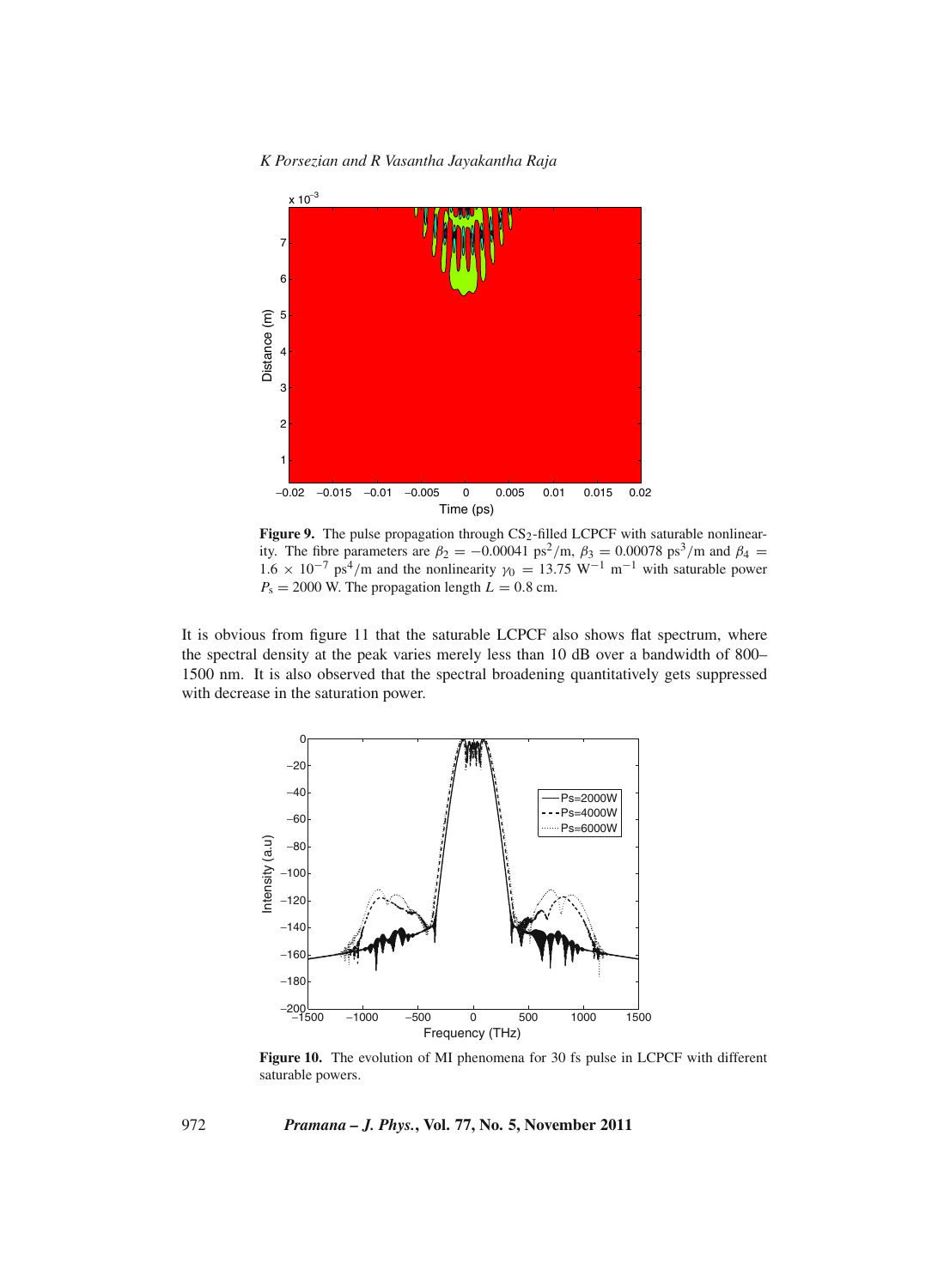

**Figure 11.** SCG using MI for different saturation powers.

# **9. Conclusion**

We have theoretically investigated the nonlinear propagation of femtosecond pulses in LCPCF filled with  $CS_2$ . First, the effect of slow nonlinearity due to reorientational contribution of liquid molecules on broadband SCG in the femtosecond regime has been studied using appropriately modified nonlinear Schrödinger equation. We show that the response of the slow nonlinearity not only enhances broadening of the pulse and changes the dynamics of the generated solitons, but also increases coherence of the pulse. Finally, we theoretically investigate the SCG on the basis of MI in LCPCF with  $CS_2$ -filled central core to study the effect of saturable nonlinearity on SCG. We also compare the MI-induced spectral broadening with SCG obtained by soliton fission. The quality of the pulse broadening has been analysed by calculating the coherence of the SC pulse through numerical simulation. It is evident from the numerical simulation that the response of the saturable nonlinearity suppresses the broadening of the pulse. Also it has been observed that the MI-induced SCG in the presence of saturable nonlinearity degrades the coherence of the SCG pulse when compared to unsaturated medium.

### **Acknowledgements**

KP thanks DST, CSIR, DAE-BRNS, and UGC, Government of India, for the financial support through major projects.

## **References**

- [1] P St J Russell, *Science* **299**, 358 (2003)
- [2] J M Dudley and J R Taylor, *Nat. Photon.* **3**, 85 (2009)
- [3] A M Zheltikov, *Physics-Uspekhi*, **49(6)**, 605 (2006)